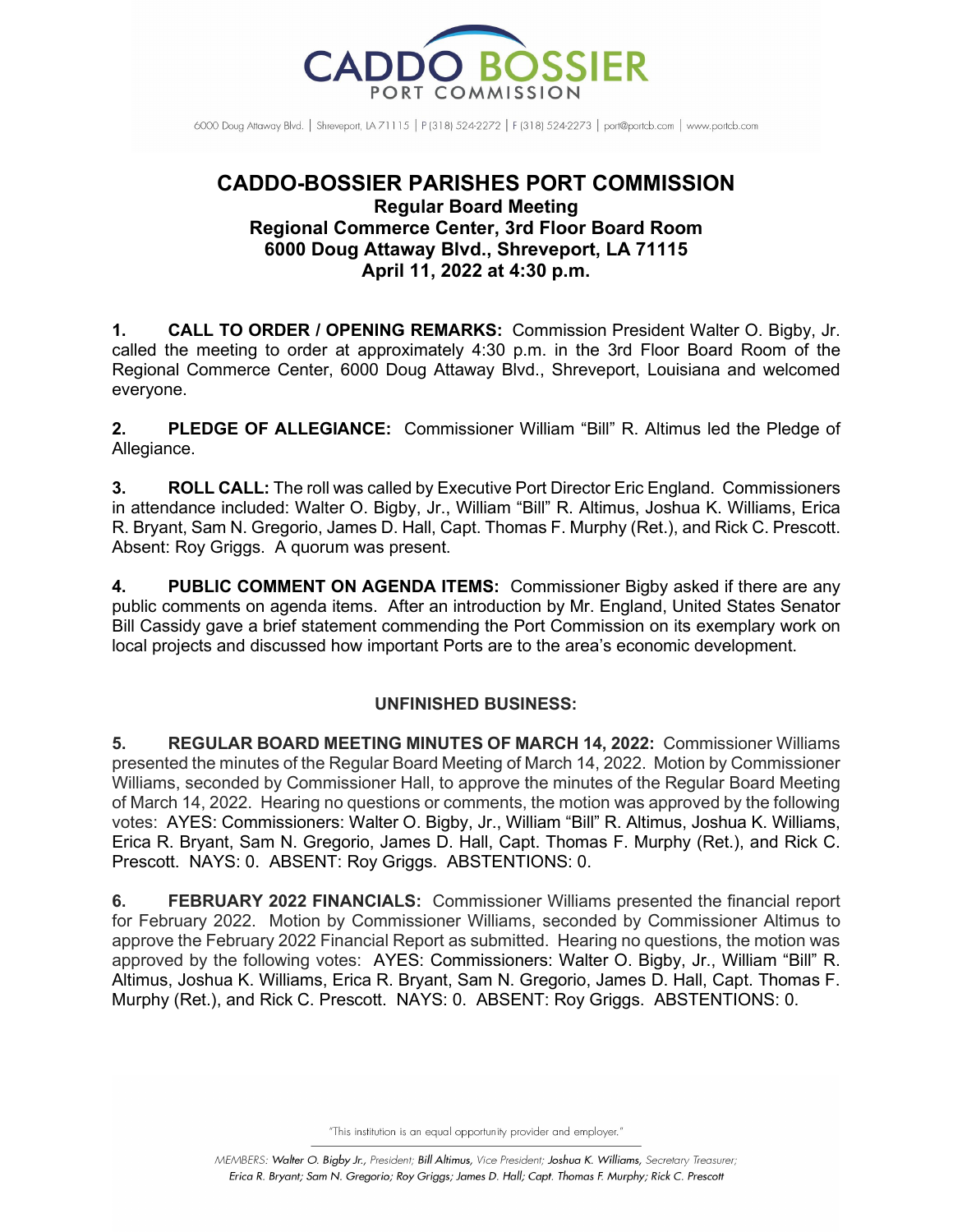## **NEW BUSINESS:**

**7. RESOLUTION NO. 6 OF 2022:** A PRELIMINARY RESOLUTION AUTHORIZING THE CADDO-BOSSIER PARISHES PORT COMMISSION, STATE OF LOUISIANA, TO INCUR DEBT AND ISSUE NOT TO EXCEED ONE HUNDRED MILLION DOLLARS (\$100,000,000) AGGREGATE PRINCIPAL AMOUNT OF TAXABLE AND/OR TAX EXEMPT REVENUE BONDS (ROCKING R SOLAR, LLC PROJECT), IN ONE OR MORE SERIES, PROVIDING FOR THE EMPLOYMENT OF PROFESSIONALS; MAKING APPLICATION TO THE LOUISIANA STATE BOND COMMISSION; AND OTHERWISE PROVIDING WITH RESPECT THERETO.

**WHEREAS**, the Caddo-Bossier Parishes Port Commission (the "**Issuer**"), a political subdivision and commission created pursuant to the provisions of Chapter 37 of Title 34 of the Louisiana Revised Statutes of 1950, as amended (the "**Act**"), is authorized and empowered under the laws of the State of Louisiana, including particularly La. R.S. 34:3158 *et seq.*, and other applicable laws of the State of Louisiana (the "**State**"), is authorized to issue tax exempt or taxable revenue bonds or notes for the purpose of developing commerce and industry in Caddo and Bossier Parishes; and

**WHEREAS**, pursuant to the Act, the Issuer desires, at the direction of Rocking R Solar, LLC, and/or its designated affiliated entities (the "**Company**"), subject to approval of terms and conditions and opinions as to legality of the transaction satisfactory to the Issuer, following all procedures and obtaining all legally required approvals and upon appropriate indemnifications satisfactory to the Issuer, to issue its Taxable and or Tax-Exempt Revenue Bonds, in one or more series, in an amount not exceeding One Hundred Million Dollars (\$100,000,000) (the "**Bonds**") for the purposes of: (i) financing the costs of the development of high capacity solar farms and related facilities (the "**Project**") for the benefit of the Company within the jurisdiction of the Issuer; and (ii) paying the costs of issuance of the Bonds; and

**WHEREAS**, pursuant to the Act, property acquired by the Issuer in connection with the issuance of bonds is exempt from ad valorem tax and the Issuer is permitted to require a payment in lieu of tax ("**PILOT**") in an amount not exceeding what the ad valorem tax would have been; and

**WHEREAS**, the Issuer desires to provide a favorable PILOT and other incentives described in the documents to be approved pursuant hereto as an incentive to the Company to develop the Project; and

**WHEREAS**, it is now the desire of this Board of Commissioners, acting as the governing authority (the "**Governing Authority**" or "**Board of Commissioners**") of the Issuer, to make formal application to the State Bond Commission (the "**State Bond Commission**") for approval of the Bonds, to authorize any and all additional documents deemed necessary or advisable in furtherance of the Project, and to provide for other matters in connection with the issuance of the Bonds as set forth herein.

**NOW, THEREFORE, BE IT RESOLVED** by the Governing Authority of the Issuer, that:

**SECTION 1. Issuance of Bonds**. The Issuer hereby approves and authorizes the issuance of the Bonds in a principal amount of not to exceed One Hundred Million (\$100,000,000). The Bonds will be issued on a taxable basis, in one or more series, for a term of not to exceed twenty-five (25) years. The Bonds shall bear interest at a fixed or variable rate of interest not to exceed six percent (6%) per annum. The Bonds will be payable solely from payments to be made by the Company or caused to be made by the Company in accordance with the Transaction Documents (as defined herein).

**SECTION 2. Additional Approvals**. In connection with the issuance of the Bonds, and/or in furtherance of the Project, the Issuer hereby approves and authorizes the President, Vice President, the Executive Port Director and/or Secretary-Treasurer, or any one of them acting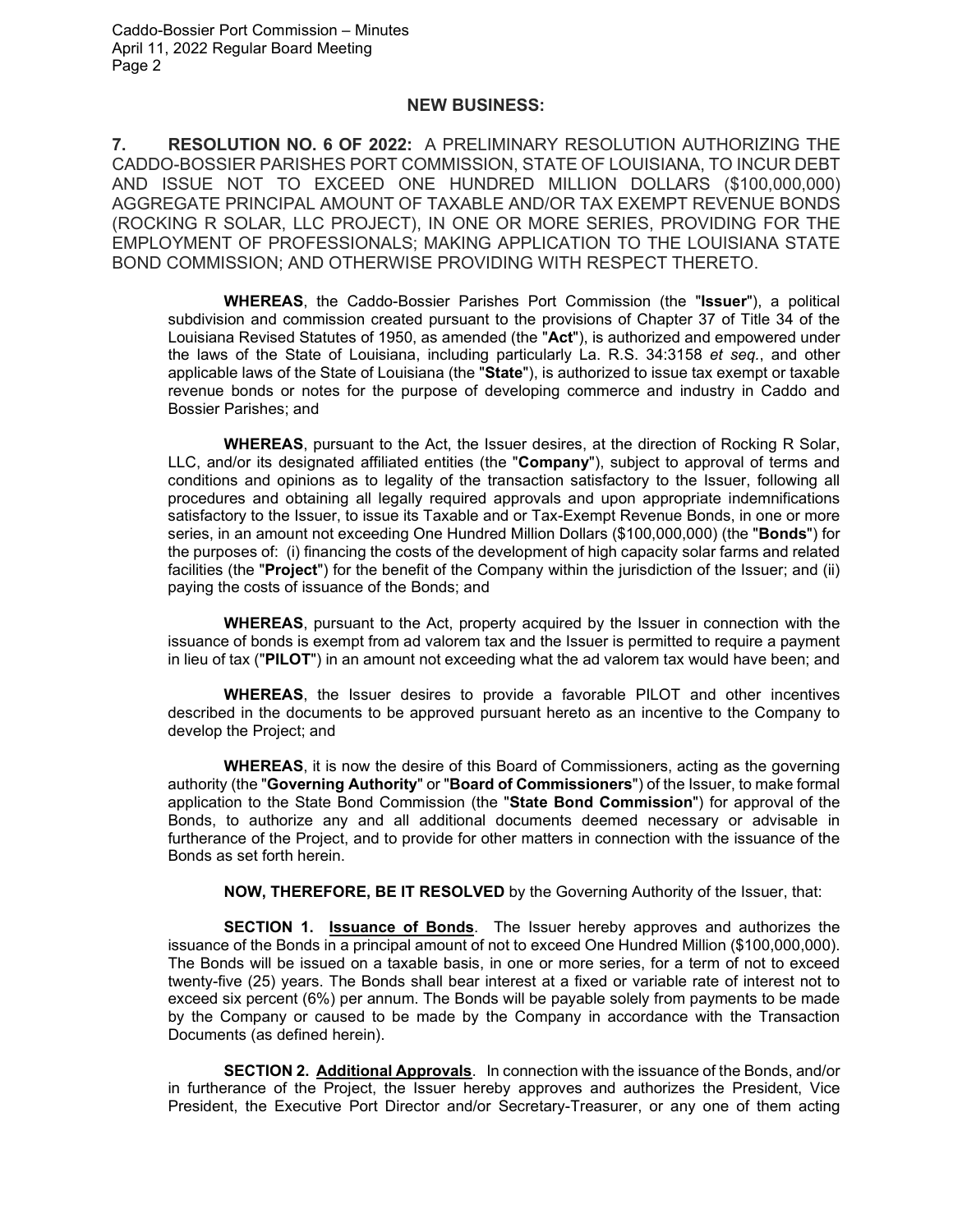independently (individually or collectively, the "**Authorized Representatives**") on behalf of, and in the name of the Issuer and on advice of counsel to the Issuer, to negotiate and prepare documentation in furtherance of the Project including, without limitation, a Trust Indenture, by and among the "Trustee" as designated therein, the Issuer and the Company (the "**Trust Indenture**"), one or more Lease Agreements between the Issuer and the Company (the "**Lease Agreement**"); and any and all additional security documents, collateral agreements, certificates and other documentation deemed necessary, advisable or desirable to promote the development and/or financing of the Project (collectively referred to herein as the "**Transaction Documents**"). It is contemplated that the Lease Agreement (or lease revenues therefrom) and other Transaction Documents will be assigned to the Trustee under the terms of the Indenture for the benefit of the holders of the Bonds.

**SECTION 3. Execution and Delivery of Documents**. Upon completion of negotiations and determination of the terms of the Lease Agreement, the Authorized Representatives shall present the form of the Lease Agreement and authorization of other Transaction Documents to this Board of Commissioners for final approval. Such approval may be in the form of a "parameters" approval with authorization for the Authorized Representatives to complete the final forms within approved parameters or as otherwise authorized by this Board of Commissioners.

**SECTION 4. Bond Counsel**. This Governing Authority finds and determines that a real necessity exists for the employment of bond counsel in connection with the issuance of the Bonds. Boles Shafto, LLC, of Monroe, Louisiana is hereby appointed as Bond Counsel ("**Bond Counsel**") to do and perform comprehensive legal and coordinate professional work as bond counsel with respect to the issuance and sale of the Bonds. Said Bond Counsel shall prepare and submit to this Governing Authority for adoption all of the proceeding's incidental to the authorization, issuance, sale and delivery of such Bonds, and shall furnish its opinions covering the legality of the issuance of the Bonds. The fee of Bond Counsel shall be fixed at a sum not exceeding the maximum fee allowed by the Attorney General of the State of Louisiana's fee schedule for comprehensive, legal and coordinate professional work in connection with the issuance of revenue bonds and based on the amount of the Bonds actually issued, sold, delivered and paid for, plus "out-of-pocket" expenses, said fees to be contingent upon the issuance, sale and delivery of said Bonds. A certified copy of this Resolution shall be submitted to the Attorney General of the State of Louisiana for his written approval of said employment and of the fees herein designated.

**SECTION 6. Municipal Advisor**. The Issuer hereby retains Sisung Securities Corporation, New Orleans, Louisiana, Registered Municipal Advisors, to act as its Independent Registered Municipal Advisor ("**IRMA**") pursuant to the provisions of the Dodd-Frank Wall Street Reform and Consumer Protection Act and the Final Rule adopted by the Securities and Exchange Commissioners on September 20, 2013 and the adopted final release (the "**Release**") for the purpose of providing advice on structure, timing, terms and other matters relating to the Bonds, upon which the Issuer may rely. The fee for such services shall be payable solely from the proceeds of the Bonds and the amount thereof shall be subject to approval by the Issuer and subject to the approval of the State Bond Commission. The Issuer or the Municipal Advisor may terminate this retention at any time upon written notification to the other party.

**SECTION 7. Bond Purchase Agreement.** If deemed necessary upon advice of Bond Counsel and the Municipal Advisor, an Authorized Representative (any of them acting alone) is hereby authorized and directed to enter into, execute and deliver a Bond Purchase Agreement or such other equivalent document as may be necessary to contract the sale of the Bonds to the purchasers thereof (the "**Bond Purchase Agreement**"), in such form as the Authorized Representative deems appropriate upon advice of Bond Counsel; provided however, that no Bond Purchase Agreement shall be executed until the State Bond Commission's approval is first obtained.

**SECTION 8. Professionals to Proceed**. Bond Counsel is hereby authorized and directed to proceed with the issuance of the Bonds and Bond Counsel and Special Tax Counsel are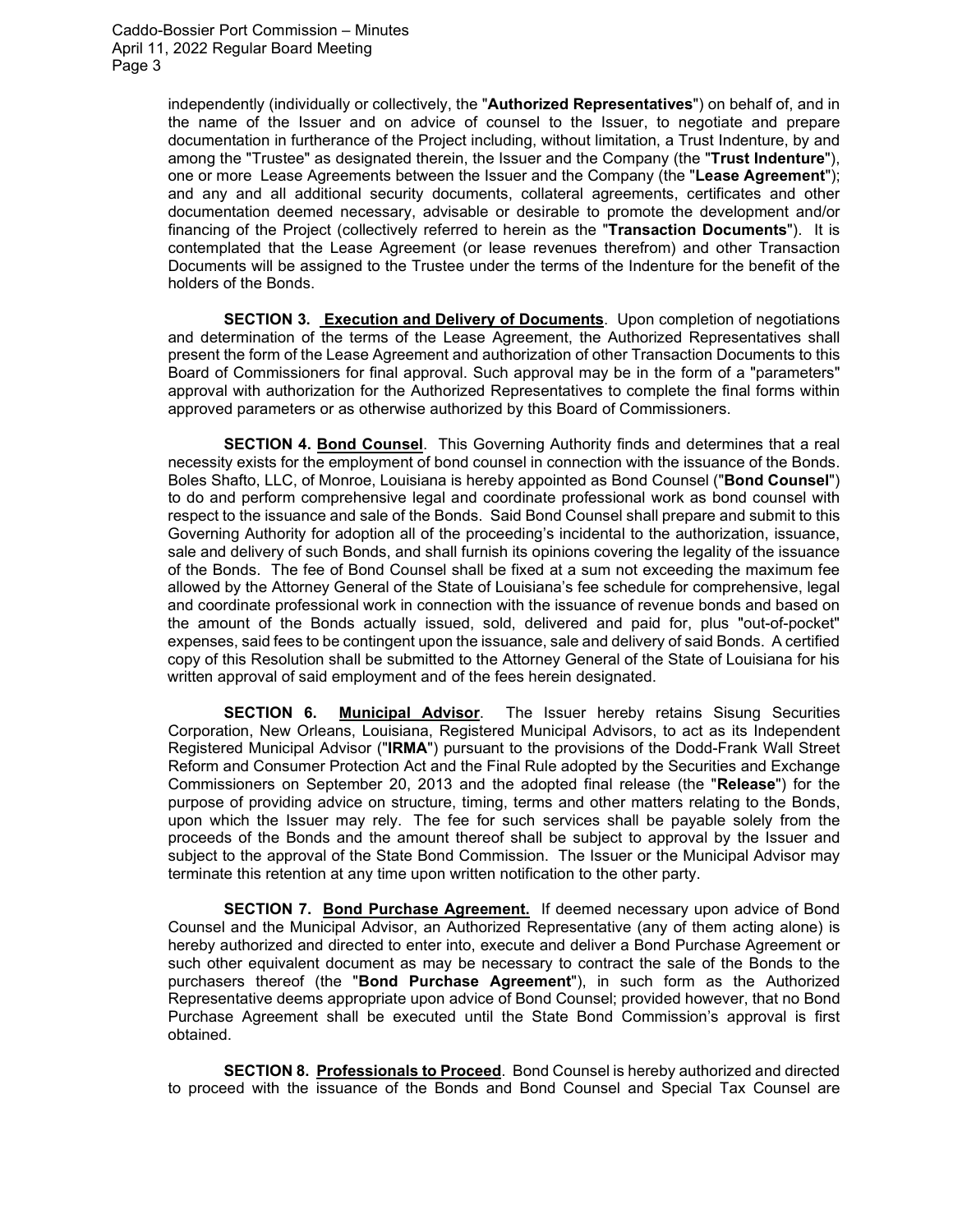Caddo-Bossier Port Commission – Minutes April 11, 2022 Regular Board Meeting Page 4

> authorized and directed to prepare necessary documents appertaining thereto and to present them for further action by this Governing Authority.

> **SECTION 9. Other Professionals.** Should it be necessary to engage other professionals, the Executive Port Director shall be authorized to engage such professionals provided the contracts employing such professionals shall be promptly submitted to this Governing Authority.

> **SECTION 10. Declaration of Official Intent**. Prior to the delivery of the Bonds, the Company anticipates that it may pay a portion of the costs of the Project from available funds subsequent to the date which is sixty (60) days prior to the date hereof. Upon the issuance of the Bonds, the Issuer reasonably expects to reimburse any such expenditures of other available funds from a portion of the proceeds of the Bonds. Any such allocation of proceeds of the Bonds for reimbursement will be with respect to capital expenditures (as defined in Reg. 1.150-1(b)) and will be made upon the delivery of the Bonds and not later than eighteen (18) months after the later of (i) the date such expenditure was paid or (ii) the date on which the Project was placed in service (but in no event no more than three (3) years after the date of the original expenditure of such monies). This Section is intended to be a declaration of official intent within the meaning of Reg. 1.150-2.

> **SECTION 11**. **Confidentiality.** In the course of active negotiations with the Company, the Executive Port Director is hereby authorized to make any determinations as to confidentiality in accordance with Act No. 175 of the 2018 Regular Session of the Louisiana Legislature as enacted in Title 44, Section 22.1 of the Louisiana Revised Statutes (La R.S. 44:22.1).

> **SECTION 12. State Bond Commission Swap Policy**. By virtue of applicant/issuer's application for, acceptance and utilization of the benefits of the Louisiana State Bond Commission's approval(s) resolved and set forth herein, it resolves that it understands and agrees that such approval(s) are expressly conditioned upon, and it further resolves that it understands, agrees and binds itself, its successors and assigns to, full and continuing compliance with the "State Bond Commission Policy on Approval of Proposed Use of Swaps, or other forms of Derivative Products Hedges, Etc.", adopted by the Commission on July 20, 2006, as to the borrowing(s) and other matter(s) subject to the approval(s), including subsequent application and approval under said Policy of the implementation or use of any swap(s) or other product(s) or enhancement(s) covered thereby.

> **SECTION 13. Effective Date.** This Resolution shall become effective immediately upon adoption hereof.

Approved as to legal form and content: */s/ Dannye W. Malone*\_\_\_\_\_\_\_\_\_\_\_\_\_ Dannye W. Malone *4/06/2022*\_\_\_\_\_\_\_\_\_\_\_\_\_\_\_\_\_\_\_\_\_\_\_ Date

This Resolution having been submitted to a vote, the vote thereon was:

YEAS: Commissioners: Walter O. Bigby, Jr.; William "Bill" R. Altimus; Joshua K. Williams; Erica R. Bryant; Sam N. Gregorio; James D. Hall; Thomas F. Murphy; and Rick C. Prescott. NAYS: None ABSTAIN: None<br>ABSENT: Roy G Roy Griggs

And the resolution was declared adopted on this, the 11<sup>th</sup> day of April, 2022.

| /s/ Eric England               | /s/Walter S. Bigby, Jr. |
|--------------------------------|-------------------------|
| Eric England,                  | Walter O. Bigby, Jr.    |
| <b>Executive Port Director</b> | <b>President</b>        |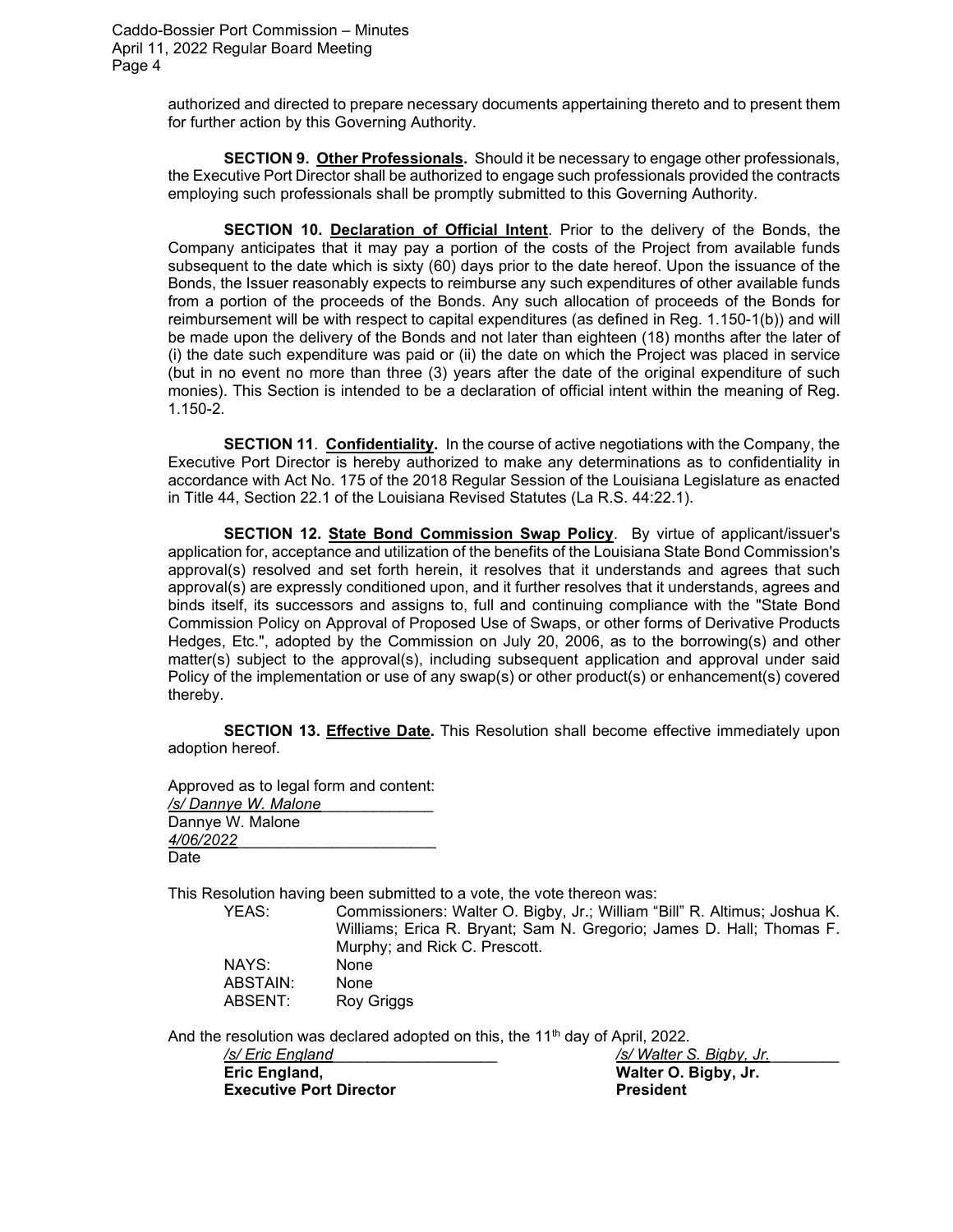## **CERTIFICATE**

I hereby certify that the above and foregoing is a true and correct copy of the Resolution adopted at a Regular Meeting of the Caddo-Bossier Parishes Port Commission held on the 11<sup>th</sup> day of April, 2022, in which a quorum was present and voting, and that the Resolution adopted is still in full effect and has not been rescinded or revoked.

Signed at Shreveport, Louisiana on the 11<sup>th</sup> day of April, 2021.

*/s/ Eric England*\_\_\_\_\_\_\_\_\_\_\_\_\_\_\_\_\_\_\_\_\_\_\_\_\_\_\_\_\_\_\_ **Eric England, Executive Port Director**

Mr. England noted Resolution No. 6 of 2022 is the preliminary resolution for the issuance of a conduit type bond for the Rocking R Solar, LLC Project in the amount not to exceed one hundred million dollars. It is recommended for adoption. Motion by Commissioner Hall, seconded by Commissioner Gregorio to approve Resolution No. 6 as presented. The motion was approved by the following votes: AYES: Commissioners: Walter O. Bigby, Jr., William "Bill" R. Altimus, Joshua K. Williams, Erica R. Bryant, Sam N. Gregorio, James D. Hall, Capt. Thomas F. Murphy (Ret.), and Rick C. Prescott. NAYS: 0. ABSENT: Roy Griggs. ABSTENTIONS: 0.

**8. RESOLUTION NO. 7 OF 2022:** A RESOLUTION TO DECLARE CERTAIN PROPERTY OWNED BY THE CADDO-BOSSIER PARISHES PORT COMMISSION SURPLUS AND AUTHORIZING THE SALE THEREOF, AND TO OTHERWISE PROVIDE WITH RESPECT THERETO. (Published in its entirety in *The Times* on April 17, 2022.)

Mr. England stated the Port is in possession of multiple silos at a property previously occupied by a lessee. The 10-acre site has a prospect who does not have a need for the large silos. The Commission must declare them surplus in order to auction them with Lawler Auctions. Two other items included in this surplus resolution are a pipe fence and a large pole barn. The surplus resolution is recommended for adoption. Motion by Commissioner Gregorio, seconded by Commissioner Altimus to approve Resolution No. 7 as presented. The motion was approved by the following votes: AYES: Commissioners: Walter O. Bigby, Jr., William "Bill" R. Altimus, Joshua K. Williams, Erica R. Bryant, Sam N. Gregorio, James D. Hall, Capt. Thomas F. Murphy (Ret.), and Rick C. Prescott. NAYS: 0. ABSENT: Roy Griggs. ABSTENTIONS: 0.

**9. RESOLUTION NO. 8 OF 2022:** A RESOLUTION AUTHORIZING THE EXECUTIVE PORT DIRECTOR TO EXECUTE AN ECONOMIC DEVELOPMENT AWARD PROGRAM APPLICATION RELATIVE TO AN INFRASTRUCTURE EXPANSION BY TERNIUM USA, INC. AND TO OTHERWISE PROVIDE WITH RESPECT THERETO.

WHEREAS, the Economic Development Award Program ("EDAP") is vital to supporting, promoting, and enhancing targeted industry-based economic development in accordance with the master plan promulgated by the Louisiana Department of Economic Development ("LED"); and

WHEREAS, the EDAP program is designed to assist in financing or funding sponsored projects to promote economic development by providing incentives to influence a company's decision to locate, relocate, maintain, or expand its business operations in Louisiana; and

WHEREAS, Ternium USA, Inc. ("Ternium") has requested financial assistance in the amount of One Million and No/100 Dollars (\$1,000,000.00) under the EDAP program for infrastructure improvements on leased property owned by the Caddo-Bossier Parishes Port Commission (the "Commission"); and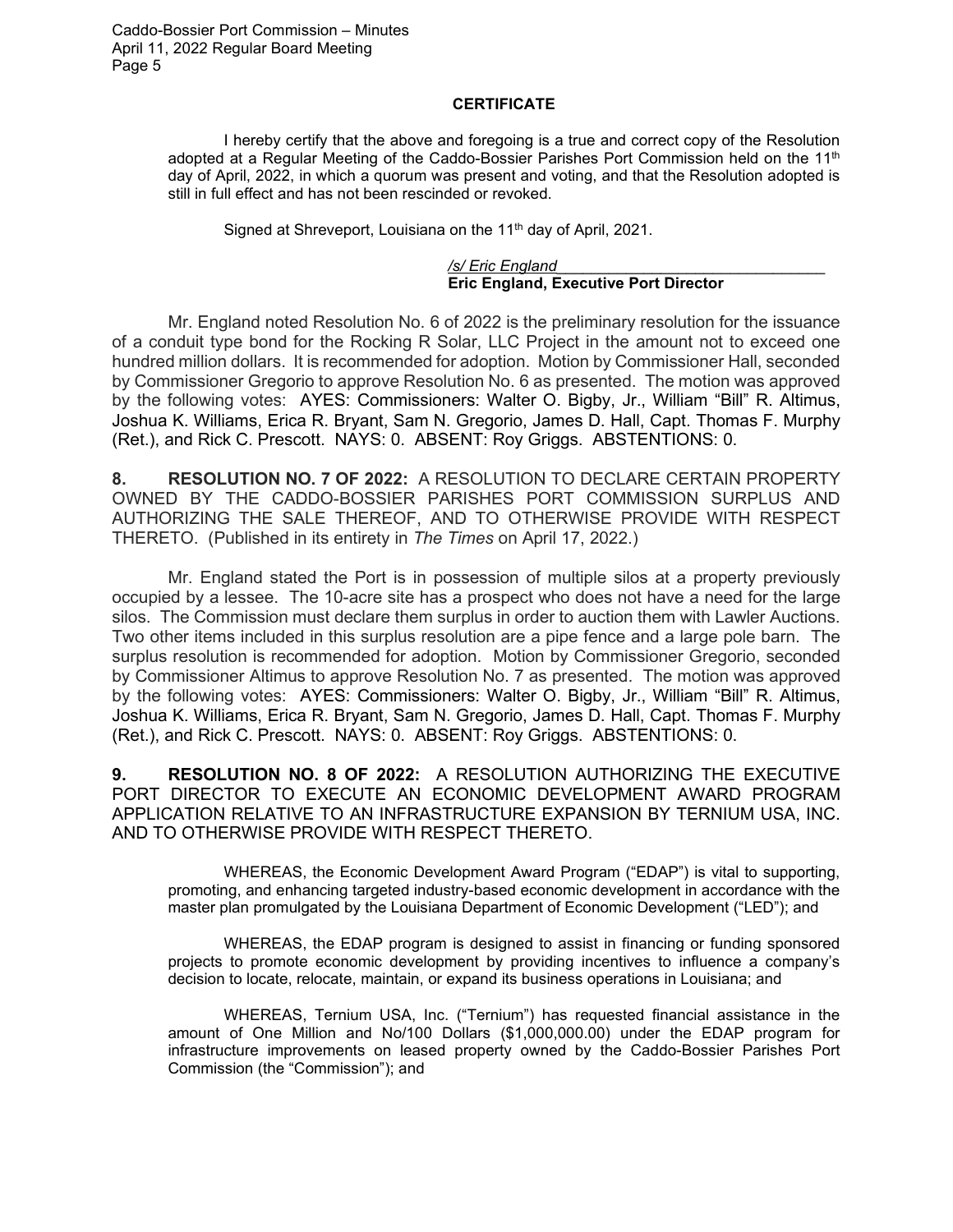WHEREAS, under the provisions of Section 13:101 (B)(1) of the Louisiana Regulations, a sponsored project includes financing or funding an expansion or improvements of publicly owned infrastructure for the benefit of industrial or business development projects that promote targeted industry-based economic development; and

WHEREAS, EDAP funding for infrastructure improvements on leased property owned by the Commission is a sponsored project within the meaning of Section 13:101 (B)(1) of the Louisiana Regulations; and

WHEREAS, a sponsored project requires a public entity to recommend the award, serve as a sponsor, and participate in the award application process; and

WHEREAS, the Commission desires to recommend the award and sponsor Ternium's application for funding under the EDAP program for its infrastructure improvements.

NOW, THEREFORE, BE IT RESOLVED by the Caddo-Bossier Parishes Port Commission, in legal and regular session convened, that the Caddo-Bossier Parishes Port Commission, hereby authorizes Eric England, Executive Port Director to execute Ternium's application for EDAP funding.

BE IT FURTHER RESOLVED, that Eric England, Executive Port Director is further authorized to execute any and all instruments and take such administrative actions to effectuate the purposes set forth herein.

BE IT FURTHER RESOLVED, that this Resolution takes effect immediately upon its adoption.

BE IT FURTHER RESOLVED, that if any provision or item of this Resolution or the application thereof is held invalid, such invalidity shall not affect other provisions, items or applications of this Resolution which can be given effect without the invalid provisions, items, or applications, and to this end the provisions of this Resolution are hereby declared severable.

BE IT FURTHER RESOLVED, that all Resolutions or parts thereof in conflict herewith are hereby repealed.

Approved as to legal form and content: */s/ Dannye W. Malone*\_\_\_\_\_\_\_\_\_\_\_\_\_ Dannye W. Malone *4/07/2022*\_\_\_\_\_\_\_\_\_\_\_\_\_\_\_\_\_\_\_\_\_\_\_ Date

Mr. England stated Ternium has continued to grow its operations since locating its galvanized steel and painted steel line to the Port's complex in 2005. Ternium is installing a new painted steel line adjacent to its current facility for approximately \$100 million dollars. Ternium is seeking a grant from the State of Louisiana through the Economic Development Award Program ("EDAP") to fund a roadway on its leased premises. Since the land is owned by the Port, the EDAP requires the application for the grant be sponsored by the Port. Resolution No. 8 authorizes the Executive Port Director to sign the application on behalf of the Commission as the sponsor of the EDAP application for Ternium. This resolution is recommended for adoption. Motion by Commissioner Bryant, seconded by Commissioner Gregorio to approve Resolution No. 8 as presented. The motion was approved by the following votes: AYES: Commissioners: Walter O. Bigby, Jr., William "Bill" R. Altimus, Joshua K. Williams, Erica R. Bryant, Sam N. Gregorio, James D. Hall, Capt. Thomas F. Murphy (Ret.), and Rick C. Prescott. NAYS: 0. ABSENT: Roy Griggs. ABSTENTIONS: 0.